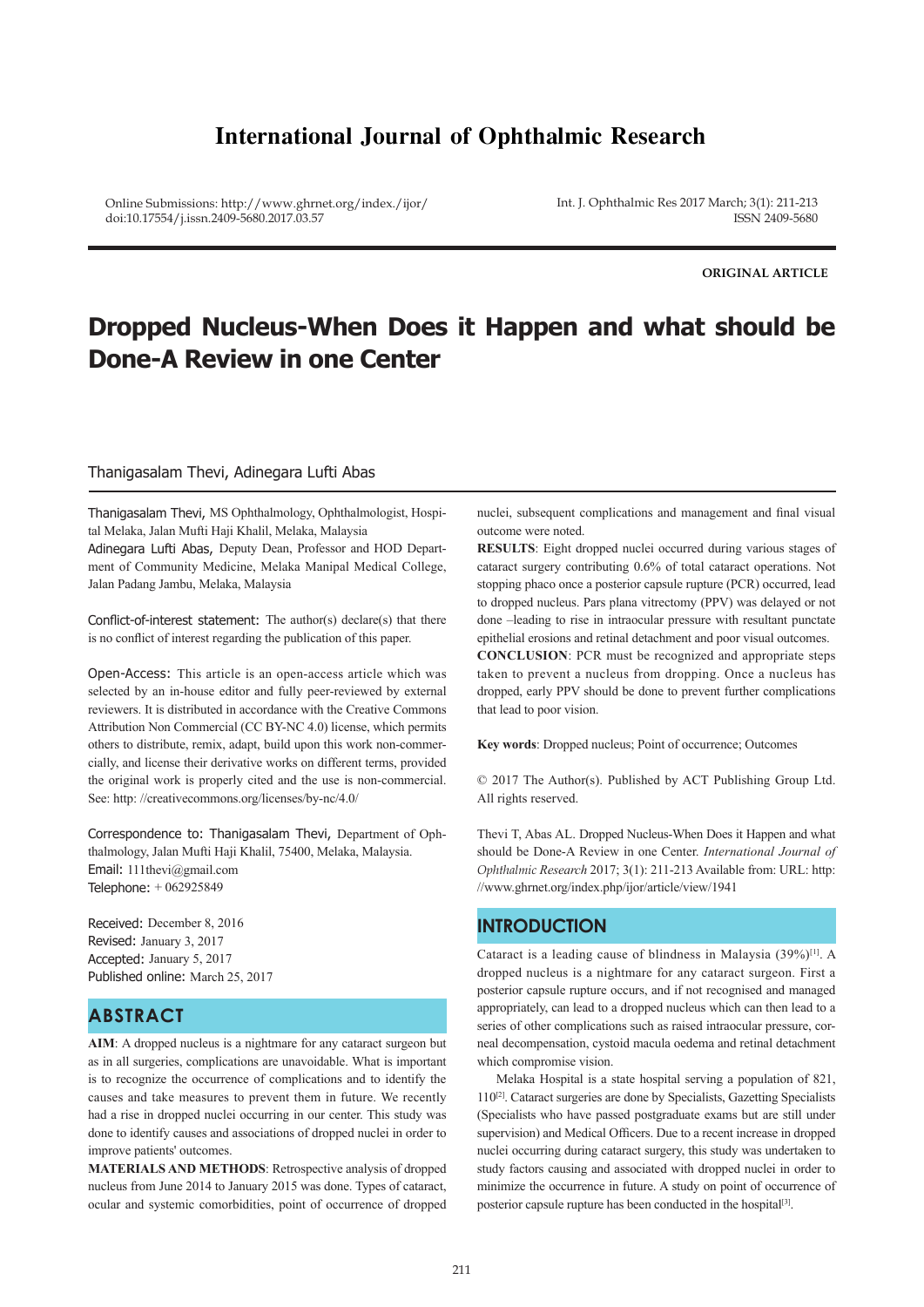## **MATERIALS AND METHODS**

A retrospective analysis of dropped nuclei from June 2014 to January 2015 was done. Type of cataract, grade of surgeon operating, presenting visual acuity, systemic and ocular comorbidities were noted from the case notes. The technique of phacoemulsification, point of

**Table 1** Descriptive statistics of basic variables among patients undergoing cataract operation, Hospital Melaka, June 2014 to January 2015.

| <b>Variables</b>                | <b>Values</b> |  |  |  |  |
|---------------------------------|---------------|--|--|--|--|
| Age (Mean + Standard Deviation) | $65.8 + 9.3$  |  |  |  |  |
| Gender                          |               |  |  |  |  |
| Female                          | 644 (53.7)    |  |  |  |  |
| Male                            | 554 (46.2)    |  |  |  |  |
| Ethnicity                       |               |  |  |  |  |
| Chinese                         | 397 (33.1)    |  |  |  |  |
| Indian                          | 124(10.3)     |  |  |  |  |
| Malay                           | 616(51.3)     |  |  |  |  |
| Other                           | 9(0.7)        |  |  |  |  |
| Total                           | 1199 (100.0)  |  |  |  |  |

occurrence of dropped nucleus and the further management once it occurred were studied. Subsequent surgeries done and all postoperative complications were noted. Final best corrected visual acuities were recorded once they were stable and no further intervention was required. The best corrected visual acuities were based on refractions done by hospital Optometrists.

| Table 2 Types of cataract operation complications, Hospital Melaka, June |  |
|--------------------------------------------------------------------------|--|
| 2014 to January 2015.                                                    |  |

| <b>Variables</b>                          | Values No $(\%$ |  |  |  |  |
|-------------------------------------------|-----------------|--|--|--|--|
| Types of cataract operation complications |                 |  |  |  |  |
| Posterior capsule rupture                 | $36(3.0\%)$     |  |  |  |  |
| Vitreous loss                             | $17(1.4\%)$     |  |  |  |  |
| Zonular dehiscence                        | 9(0.7%)         |  |  |  |  |
| Dropped nucleus                           | $8(0.6\%)$      |  |  |  |  |
| Other intra-operative complications       | $4(0.3\%)$      |  |  |  |  |
| No intra-operative complication           | 1149 (95.8%)    |  |  |  |  |
| Total                                     | 1199 (100.0)    |  |  |  |  |

**Table 3** Characteristics, management details and visual outcomes of dropped nuclei cases.

| Demographic<br><b>Features</b> | <b>Type of</b><br>cataract<br>Preoperative<br><b>Vision</b> | <b>Status of</b><br>Surgeon | <b>Stage Nucleus</b><br><b>Dropped</b>                                                          | Management                                                                                                                                                                                                                                                                                                                                                                                                                                                                                                                                                                                                                                                                                                                       | <b>Visual Outcome</b>                                                     |
|--------------------------------|-------------------------------------------------------------|-----------------------------|-------------------------------------------------------------------------------------------------|----------------------------------------------------------------------------------------------------------------------------------------------------------------------------------------------------------------------------------------------------------------------------------------------------------------------------------------------------------------------------------------------------------------------------------------------------------------------------------------------------------------------------------------------------------------------------------------------------------------------------------------------------------------------------------------------------------------------------------|---------------------------------------------------------------------------|
| 66/Ch/F                        | NS2 PSC,<br>6/60                                            | Spec                        | After 1st piece<br>removed.<br>3/4 piece dropped.                                               | PPV+anterior vitrectomy+nucleus removal+sulcus PCIOL placed<br>after 2 weeks                                                                                                                                                                                                                                                                                                                                                                                                                                                                                                                                                                                                                                                     | $+1.50$ /-3.75x60 '6/18.<br>N10@30cm. Few PEE.<br>Mild NPDR after 1 year. |
| 71/Ch/F                        | NS <sub>2</sub> PSC,<br>6/18                                | Spec                        | After 1st piece<br>removed.<br>3/4 piece dropped.                                               | Sulcus IOL placed in same sitting. Topical glaucoma drugs for raised<br>IOP. PPV+anterior vitrectomy after 12 days.                                                                                                                                                                                                                                                                                                                                                                                                                                                                                                                                                                                                              | $-1.50/-0.50 \times 1706/60.$<br>N60@30cm. PEE. CMO.                      |
| 55/Mal/M                       | White<br>Cataract, HM                                       | Spec                        | During last<br>segment<br>removal.<br>1/4 piece dropped                                         | Raised IOP for 4 months, controlled with systemic and topical<br>glaucoma drugs. Small nucleus still persisted 4 months later. Patient<br>then defaulted.                                                                                                                                                                                                                                                                                                                                                                                                                                                                                                                                                                        | $-1.00$ / $-1.25x1006/36$ .<br>N36@30cm.                                  |
| 68/Ch/F                        | NS1 PSC,<br>6/36                                            | <b>MO</b>                   | PC rent noticed<br>during 2nd<br>segment<br>removal. Phaco<br>continued.1/8th<br>piece dropped. | Sulcus IOL placed in same sitting. Raised IOP after 1 week-<br>controlled with systemic and topical glaucoma drugs. Diagnosed as<br>steroid responder at 14 weeks postoperatively with IOP 30mmHg.<br>Topical steroids taken off and topical glaucoma medications<br>maintained. IOP controlled at 16 weeks postoperatively but PEEs<br>and AC cells persisted. At 6 months postoperatively, epinucleus<br>was seen inferiorly on the retina and a small tear. Was located<br>inferotemporally with a shallow RD. The tear was lasered but<br>the uptake was poor due to SRF. PPV+EL+SRF drainage+ILM<br>peel+C3F8 injection were done a week later. A retinal tear with<br>operculum was detected and lasered intraoperatively. | HM. Cornea hazy. PEE.<br>Retina flat.                                     |
| 68/Mal/M                       | NS2 PSC,<br>6/18                                            | Spec                        | After 3rd piece<br>removed.                                                                     | Raised IOP controlled with oral and topical glaucoma drugs.<br>PPV+lens fragmentation+ACIOL+ PI after 1 week                                                                                                                                                                                                                                                                                                                                                                                                                                                                                                                                                                                                                     | Plano 6.75. +3.00 DS N6                                                   |
| 74/ln/F                        | CF <sub>1</sub> foot                                        | Spec                        | PC rent noticed<br>during last<br>segment<br>removal.<br>$1/4$ piece<br>dropped.                | Anterior vitrectomy+ ACIOL placed in the same sitting. Raised IOP<br>treated with topical glaucoma drugs. Folded PC, cortical matter and<br>vitreous were seen in AC.                                                                                                                                                                                                                                                                                                                                                                                                                                                                                                                                                            | 6/60. PEE. Hazy fundus<br>view.                                           |
| 66/Ch/F                        | NS2 PSC,<br>6/60                                            | <b>Spec</b>                 | PC rent noticed<br>after 2nd piece<br>removed. Phaco<br>continued. Last<br>piece dropped.       | PPV+lens fragment removal+sulcus IOL placed 1 week later.                                                                                                                                                                                                                                                                                                                                                                                                                                                                                                                                                                                                                                                                        | $+0.50/-1.50x906/6. +1.00$<br>DS N5@30cm                                  |
| 61/Ch/F                        | NS2 PSC,<br>6/24                                            | <b>Spec</b>                 | PC rent noticed<br>during sculpting.<br>Phaco continued.<br>Epinucleus<br>dropped.              | Sulcus PCIOL placed in the same sitting. Raised IOP<br>treated with topical glaucoma medications. PPV+epinucelus<br>removal+cryotherapy done after 10 days. Multiple small retinal tears<br>were found.                                                                                                                                                                                                                                                                                                                                                                                                                                                                                                                          | $Pl/-0.50x1006/6. +2.50$<br>DS N5@30cm                                    |

Spec-Specialist, MO-Medical officer.